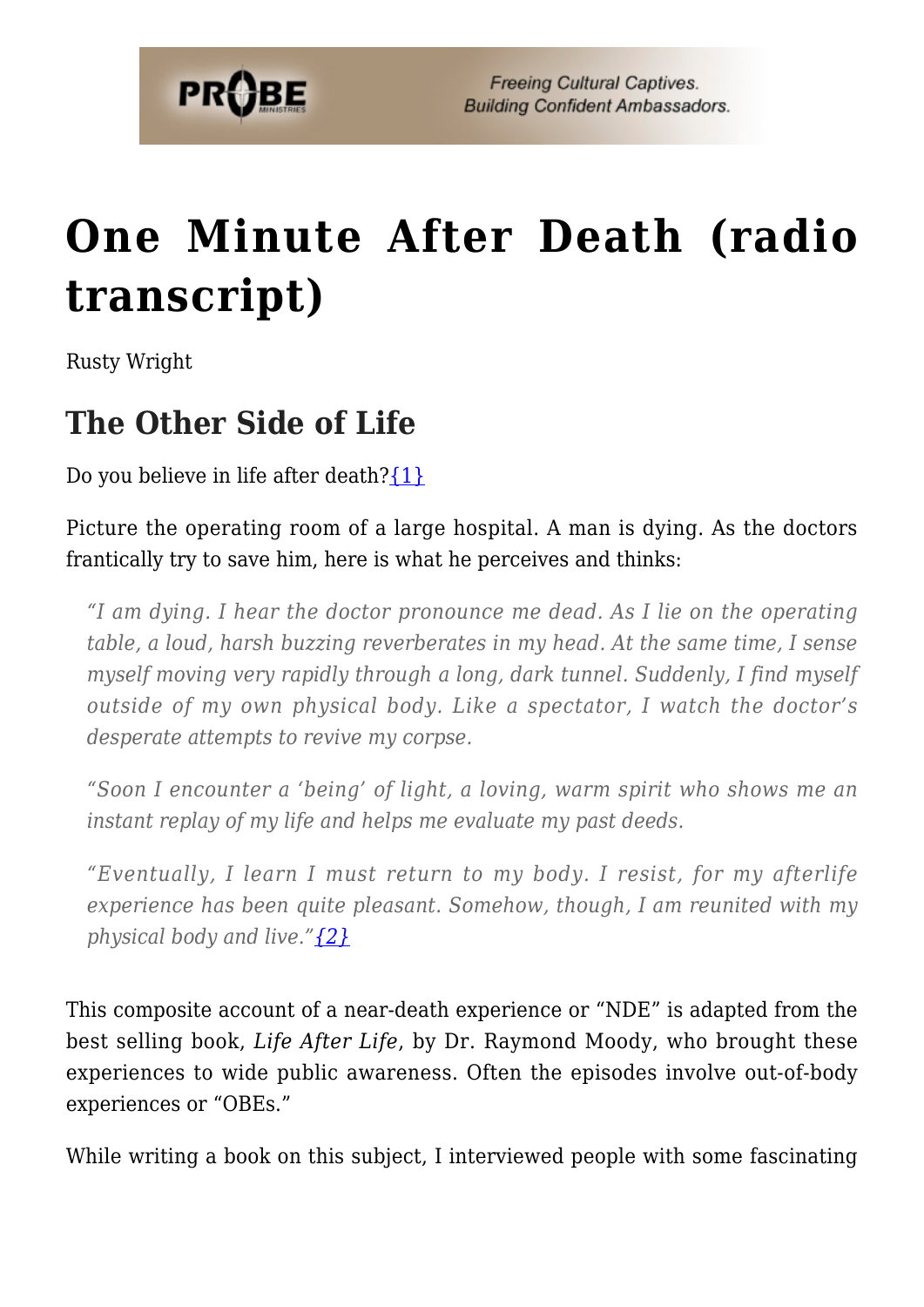

stories. A Kansas woman developed complications after major surgery. She sensed herself rising out of her body, soaring through space, and hearing heavenly voices before returning to her body. An Arizona man in a coma for five months after a motorcycle accident said he saw his deceased father, who spoke to him.

Actress Sharon Stone has described her own close call with death. She was hospitalized with bleeding from an artery at her skull's base. "I feel that I did die," she relates. She tells of "a giant vortex of white light" and says "I kind of poof sort of took off… into this glorious bright…white light. I started to see and be met by some of my friends. people who were very dear to me. It was very, very fast, and suddenly I was back. I was in my body and I was in the room." Stone says the experience affected her "profoundly" and that she "will never be the same." $\{3\}$ 

What do these near-death experiences mean? How should we interpret them? This article offers a biblical perspective.

### **Interpreting Near-Death Experiences**

What are some possible explanations for the NDEs? Hundreds of people claim that they have died and lived to tell about it. Are their near-death and out-of-body experiences genuine previews of the afterlife? Hallucinations caused by traumatic events? Or something else?

Some patients have been pronounced clinically dead and later are resuscitated. Others have had close calls with death, but were never really thought dead (such as survivors of automobile accidents). Still others did die permanently but described what they saw before they expired.

Determination of the point of death is a hotly debated issue. In the past, doctors relied merely on the ceasing of the heartbeat and respiration. More recently they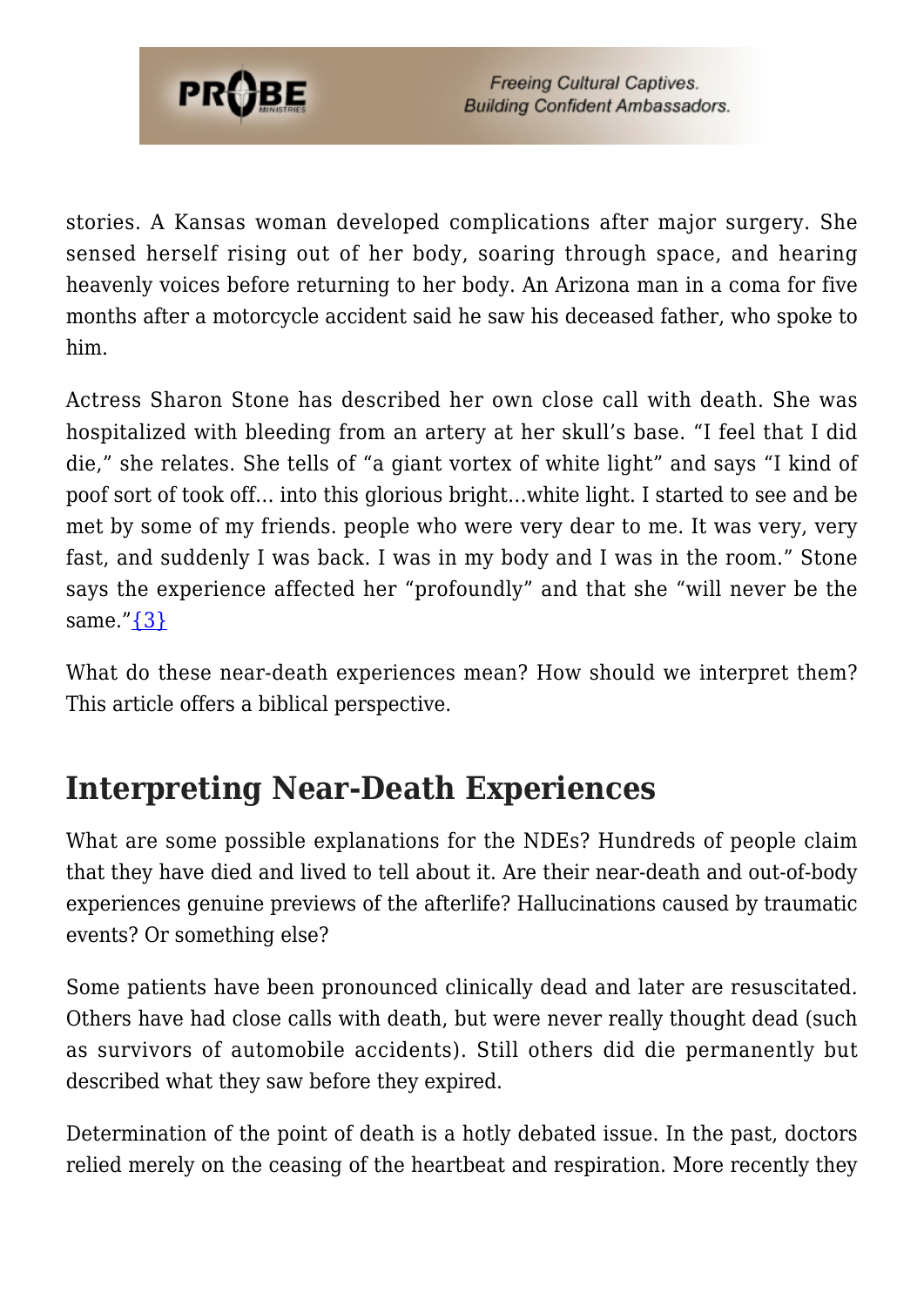

have used the EEG or brainwave test. Whatever one considers the point of death, most would agree that these folks have come much closer to it than the majority of people living today.

A number of possible explanations for the OBEs have been offered. Different ones may apply in different situations.

*The physiological explanations* suggest that a "physical" condition may have caused some of the out-of-body experiences. For instance, cerebral anoxia (a shortage of oxygen in the brain) occurs when the heart stops. The brain can survive for a short while (usually only a few minutes) without receiving oxygen from the blood. Anoxia can produce abnormal mental states.  $\{4\}$  Patients who recover from heart failure and report OBEs may be merely reporting details of an "altered state of consciousness," some say. ${5}$ 

Electronic brain stimulation can produce out-of-body sensations. Researchers at the Universities of Geneva and Lausanne in Switzerland placed electrodes in the brain of a woman suffering from epilepsy. As they stimulated her brain's right angular gyrus, she reported sensing she was floating about six feet above her body. ${6}$ 

*The pharmacological explanations* say that drugs or anesthetics may induce some of the near-death experiences. Some primitive societies use drugs to induce OBEs in their religious ceremonies.  $\{7\}$  LSD and marijuana sometimes generate similar sensations. $\{8\}$  Even many medically accepted drugs have produced mental states akin to those reported by the dying. Ketamine is an anesthetic that is administered intravenously  $\{9\}$  and produces hallucinatory reactions.  $\{10\}$ 

## **Psychological and Spiritual Explanations**

How should we interpret near-death experiences? What do they mean? So far this we have examined physiological and pharmacological explanations, that is, causes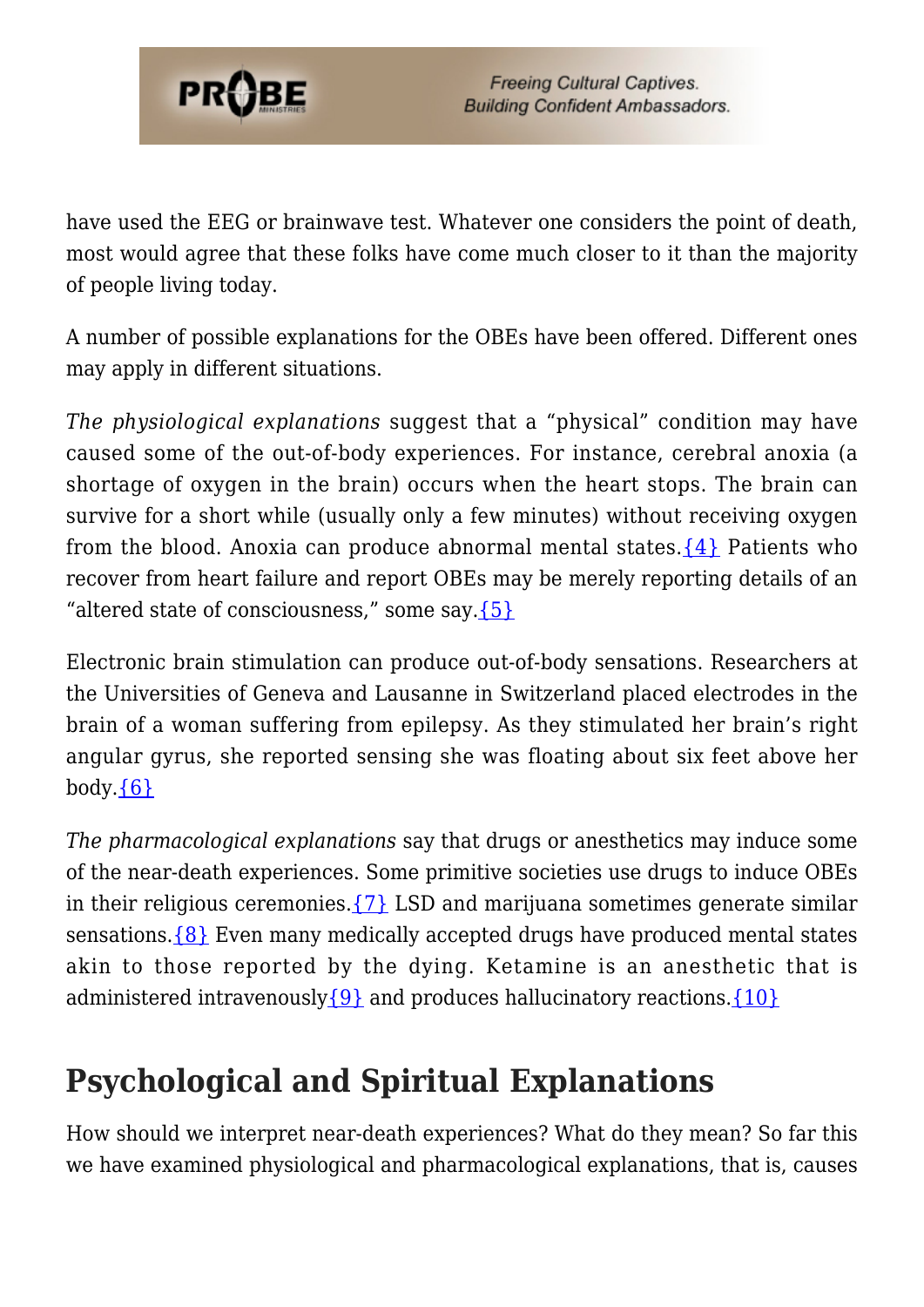

**Freeing Cultural Captives. Building Confident Ambassadors.** 

involving the body or drugs. Consider two other categories: psychological and spiritual explanations. The psychological explanations suggest that the individual's mind may generate the unusual mental experience. Sigmund Freud, writing about the difficulty of coping with the thought of death, said it would be more comfortable in our minds to picture ourselves as detached observers. {11} Some modern psychiatrists theorize that the OBE is merely a defense mechanism against the anxiety of death. That is, since the thought of one's own death is so frightening, the patient's mind invents the OBE to make it seem as if only the body is dying while the soul or spirit lives on.

Other psychologists wonder if the patient may be confusing his or her *interpretation* of the experience with what actually happened. [{12}](#page-8-0) The conscious mind needs an explanation for an unusual vision; therefore, it interprets the event in familiar terms. Thus, say these psychologists, resuscitated patients report conversations with deceased relatives or religious figures common to their culture.

The spiritual explanations view many of the OBEs as real manifestations of the spiritual.

Many have noted that earlier reports of NDEs seemed to contradict some traditional Christian beliefs about the afterlife. All of the patients Christian and non-Christian reported feelings of bliss and ecstasy with no mention of unpleasantness, hell, or judgment.

However, further research uncovered negative experiences. For instance, Raymond Moody wrote of one woman who was supposedly "dead" for 15 minutes and said she saw spirits who appeared "bewildered." "They seemed to shuffle," she reported, "as someone would on a chain gang not knowing where they were going. they all had the most woebegone expressions. It was quite depressing." $\{13\}$ 

Dr. Moody observed, "Nothing I have encountered precludes the possibility of a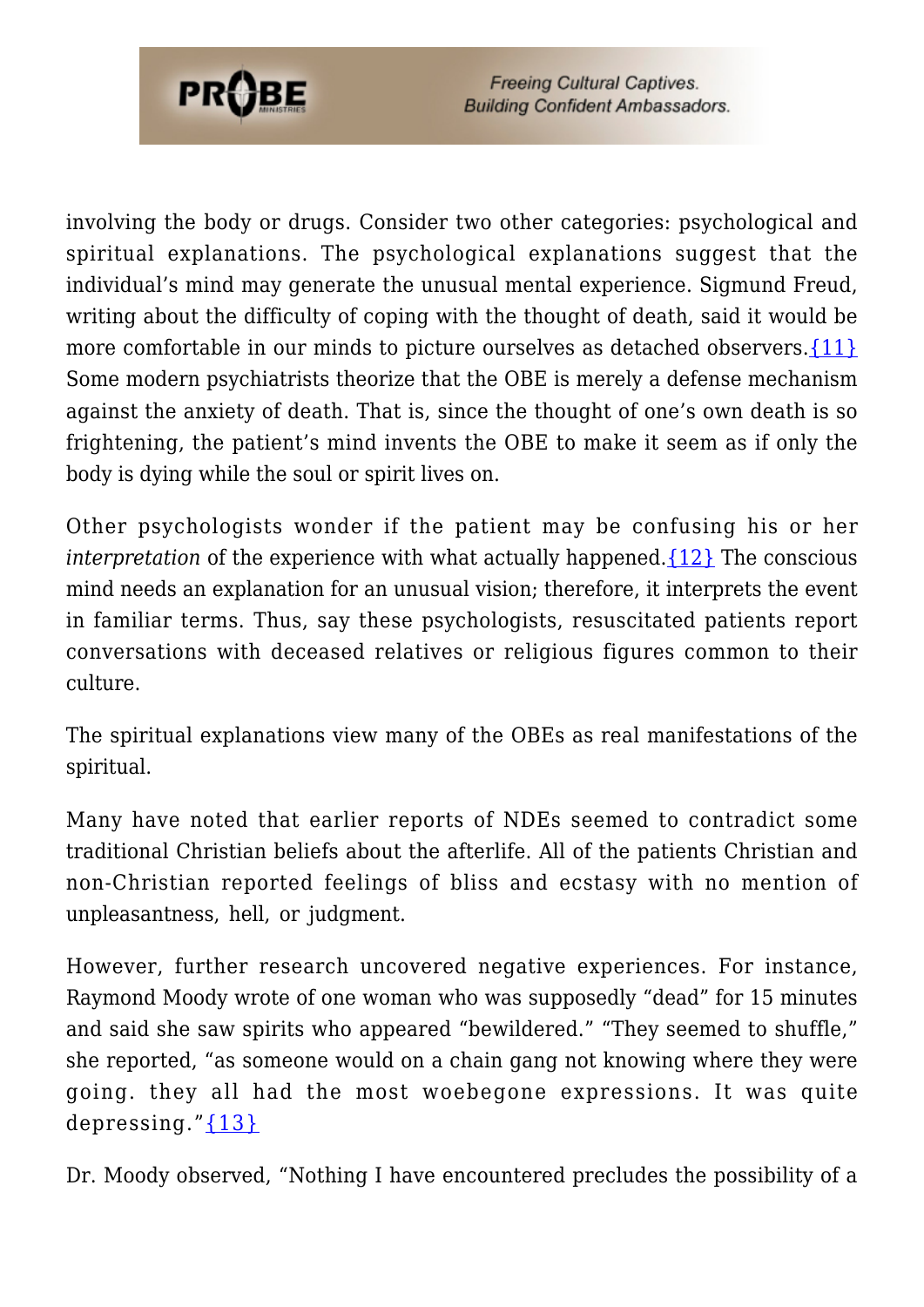

**Freeing Cultural Captives. Building Confident Ambassadors.** 

#### hell." $\{14\}$

Some have felt that OBEs are inconsistent with the biblical concept of a final judgment at the world's end. No one reports standing before God and being judged for eternity. Dr. Moody responds that "the end of the world has not yet taken place," so there is no inconsistency. "There may well be a final judgment," he says. "Near-death experiences in no way imply the contrary." $\{15\}$ 

So, is there a life after death?

### **Is There Life After Death?**

The spring of my sophomore year in college, the student living in the room next to me was struck and killed by lightning. For some time after Mike's death, our fraternity was in a state of shock. My friends were asking questions like, "Is there a life after death?" and "How can we experience it?"

Is it possible to know whether there is an afterlife? What method would you use to find out?

Some suggest using the *experimental method* of science and applying it to the near-death experiences. However, these events normally are not controlled, clinical situations. They're medical emergencies. Even if scientists could establish controls, we have no mind-reading machines to verify mental/spiritual experiences. And think about recruiting subjects. Would you volunteer to undergo clinical death for research purposes?

Some suggest relying on personal *experience* to answer the question. But the experiential method has its drawbacks, too. NDEs can provide useful information, but the mind can trick us. Dreams, fantasies, hallucinations, drug trips, drunkenness, states of shock all can evoke mental images that seem real but aren't.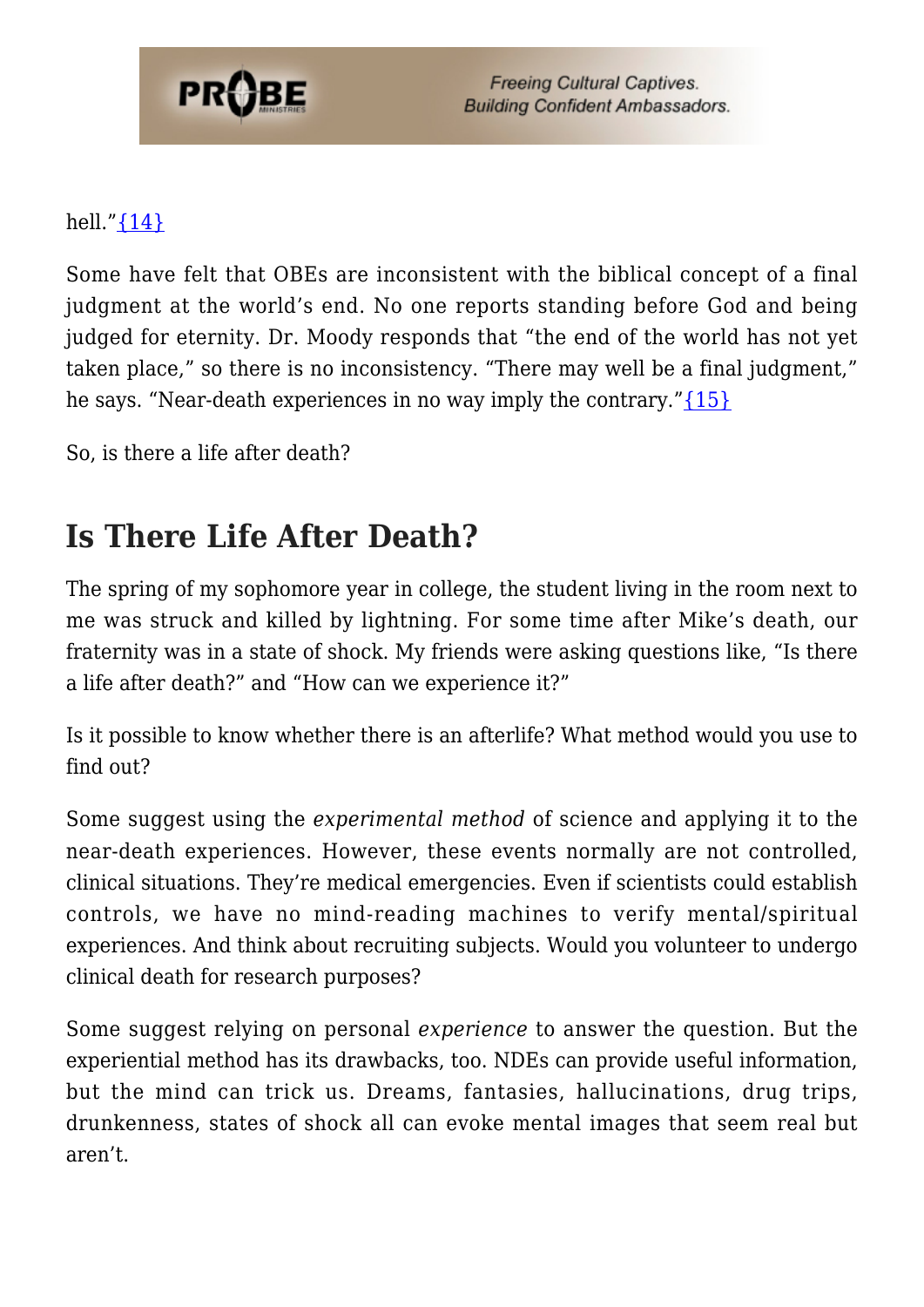

What if we could find a *spiritual authority*, someone with trustworthy credentials, to tell us the truth about afterlife issues?

Following Mike's death, I encouraged my friends to consider Jesus of Nazareth as a trustworthy spiritual authority. As somewhat of a skeptic myself, I'd found the resurrection of Christ to be one of the best-attested facts of history. $\{16\}$  If Jesus died and came back from the dead, He could accurately tell us what death and the afterlife are like. The fact that He successfully predicted His own resurrection ${17}$  helps us believe that He will tell us the truth about the afterlife.

Jesus and His early followers indicated that the afterlife would be personal, that human personalities would continue to exist.  $\{18\}$  Eternal life would be relational, involving warm, personal relationships with God and with each other. $\{19\}$ Eternal life would be enjoyable, defying our description and exceeding our imagination. "No mind has conceived what God has prepared for those who love him," wrote one early believer.  $\{20\}$  And eternal life would be eternal. It would never end. "God has given us eternal life," wrote one of Jesus' closest friends, "and this life is in His Son.["{21}](#page-8-9)

The sad thing is that some people don't want to take advantage of eternal life.

### **How to Be Sure You'll Live Forever**

Maurice Rawlings, M.D., a cardiologist, tells of a patient who had a cardiac arrest in Dr. Rawlings' office. During the attempted resuscitation, the patient screamed, "I am in hell!" "Don't stop!" he begged in terror. "Each time you quit I go back to hell!" {22}

The biblical hell, or Hades, is the current home of those who do not accept God's forgiveness. The final abode of those who refuse forgiveness is called the "lake of fire." $\{23\}$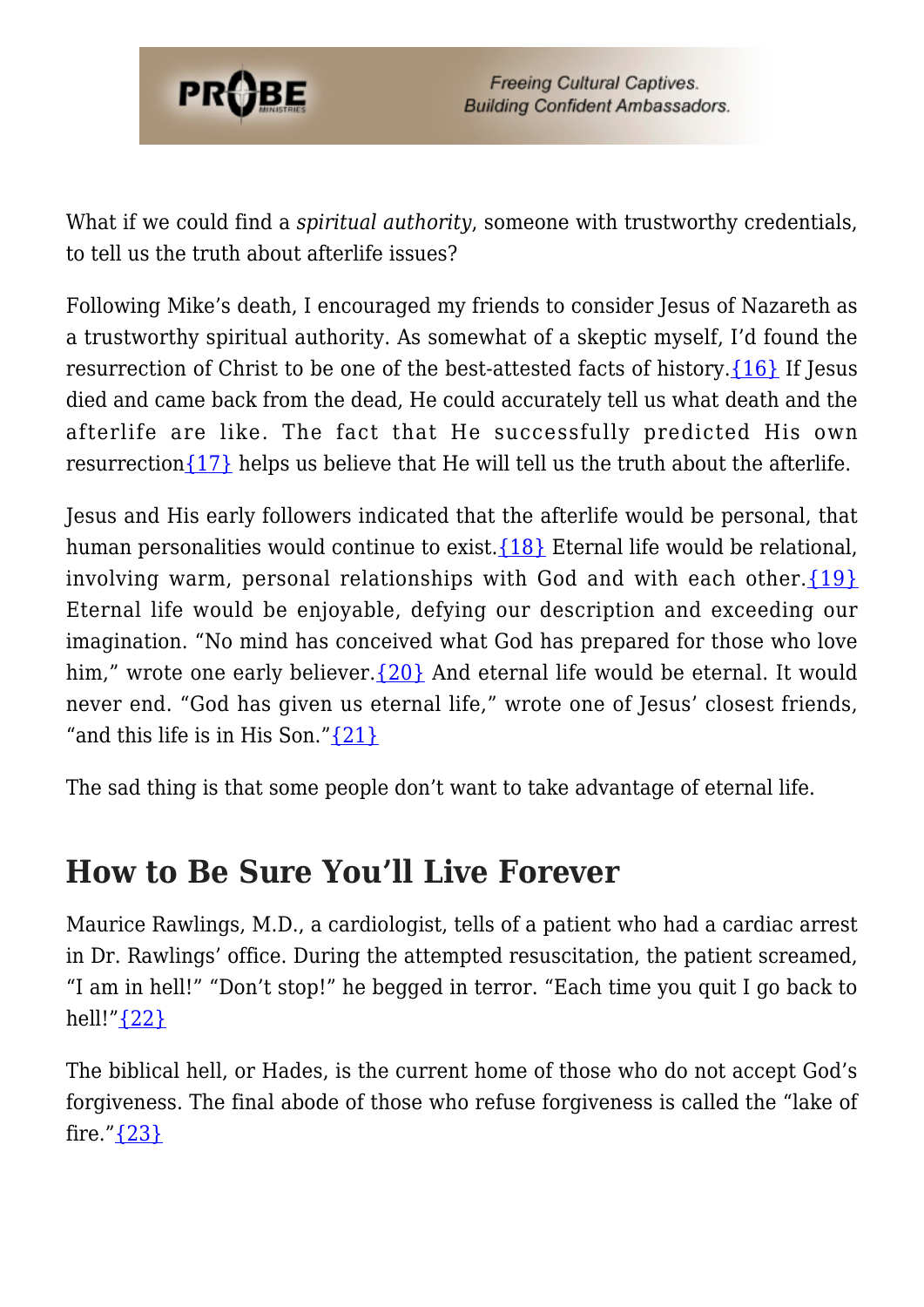

Not a pleasant subject. But remember, God loves you and wants you to spend eternity with Him.  $\{24\}$  He sent Jesus, His Son, to die and pay the penalty for our sins (attitudes and actions that fall short of God's perfection). We simply need to receive His free gift of forgiveness we can never earn it to be guaranteed eternal life. "Whoever hears my word," Jesus says, "and believes him who sent me has eternal life and will not be condemned; he has crossed over from death to life." $\{25\}$ 

How should we interpret the near-death experiences? Here's my perspective as one who believes the evidence supports Jesus' and biblical reliability. $\{26\}$  If a given NDE contradicts biblical statements or principles, I do not accept it as being completely from God. If the experience does not contradict biblical statements or principles, then it *could* be from God. (Body, drug or mind could also influence it.)

A given NDE could be completely spiritual and yet not be from God. Jesus spoke of an evil spiritual being, Satan. We are told that Satan "disguises himself as an angel of light," $\{27\}$  but Jesus called him "a liar and the father of lies." $\{28\}$  I'm not accusing all near-death experiencers of being in league with the devil. Just a friendly word of caution that some may be being deceived.

Once a nightclub near Cincinnati was packed to the brim. Suddenly, a busboy stepped onto the stage, interrupted the program and announced that the building was on fire. Perhaps because they saw no smoke, many of the guests remained seated. Maybe they thought it was a joke, a part of the program, and felt comfortable with that explanation. When they finally saw the smoke, it was too late. More than 150 people died as the nightclub burned. $\{29\}$ 

Are you believing what you want to believe, or what the evidence shows is true? Jesus said, "I am the resurrection and the life; he who believes in Me will live even if he dies." $\{30\}$  I encourage you to place your faith in Jesus if you haven't yet. Then you, too, will live, even if you die.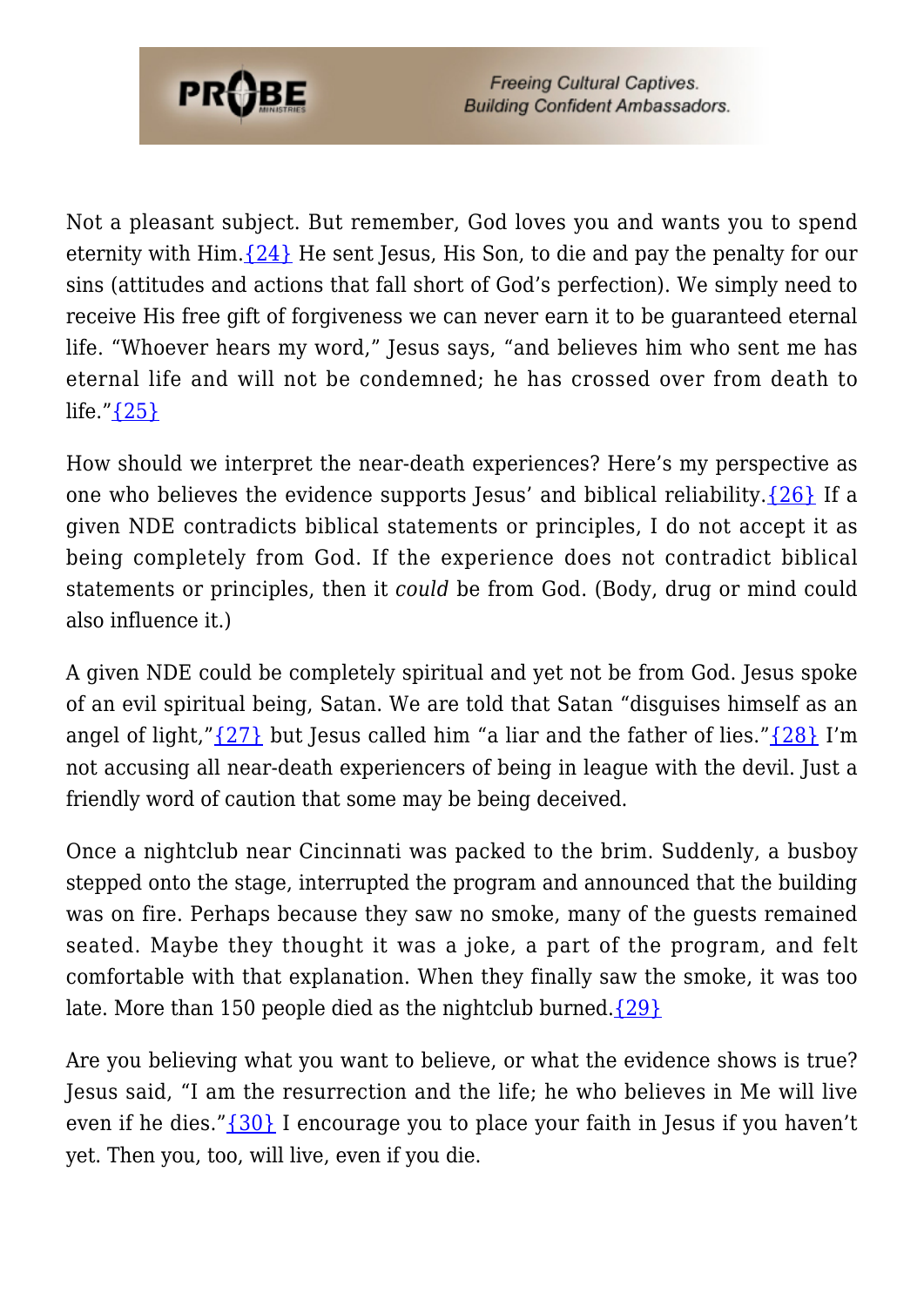

#### <span id="page-7-0"></span>**Notes**

- 1. This article is adapted from Rusty Wright, "One Minute After Death," *Pursuit* magazine, Vol. V, No. 2, 1996; Rusty Wright, "A Funny Thing Happened on the Way to the End, *Collegiate Challenge,* Vol. 17, 1978, pp. 2-5; and Rusty Wright, *The Other Side of Life* (Singapore: Campus Crusade Asia Limited, 1979, 1994).
- <span id="page-7-2"></span><span id="page-7-1"></span>2. Adapted and paraphrased from Raymond A. Moody, Jr., M.D., *Life After Life* (New York: Bantam, 1976), 21-22.
- 3. Carolyne Zinko, "When Stone saw the light, *San Francisco Chronicle,* November 28, 2002, The Features Page. The article relates Stone's description of her experience to NBC TV's Katie Couric.
- <span id="page-7-3"></span>4. Stanislav Grof, M. D., and Joan Halifax-Grof, "Psychedelics and the Experience of Death," in Toynbee, Koestler, and others, *Life After Death* (New York: McGraw-Hill, 1976), 196.
- <span id="page-7-5"></span><span id="page-7-4"></span>5. Daniel Goleman, "Back from the Brink," *Psychology Today,* April 1977, p. 59.
- <span id="page-7-6"></span>6. Olaf Blanke, et al., "Stimulating illusory own-body perceptions," *Nature,* Vol. 419, 19 September 2002, p. 269.
- <span id="page-7-7"></span>7. Michael Grosso, "Some Varieties of Out-of-Body Experience," *Journal of the American Society for Psychical Research,* April, 1976, 185,186.
- 8. Grof and Halifax Grof, op. cit., pp. 193-195; Stanislav Grof, "Varieties of Transpersonal Experiences: Observations from LSD Psychotherapy," *The Journal of Transpersonal Psychology,* 4:1, 1972, p. 67; Russell Noyes, Jr., M.D., and Roy Kletti, "Depersonalization in the Face of Life-Threatening Danger: An Interpretation," *Omega: Journal of Death and Dying,* 7:2, 1976, p. 108.
- <span id="page-7-8"></span>9. Moody, *Life After Life,* p. 157.
- <span id="page-7-10"></span><span id="page-7-9"></span>10. Louis Jolyon West, M. D., "A Clinical and Theoretical Overview of Hallucinatory Phenomena" in R. K. Siegel and L.J. West (eds.), *Hallucinations: Behavior, Experience, and Theory* (New York: John Wiley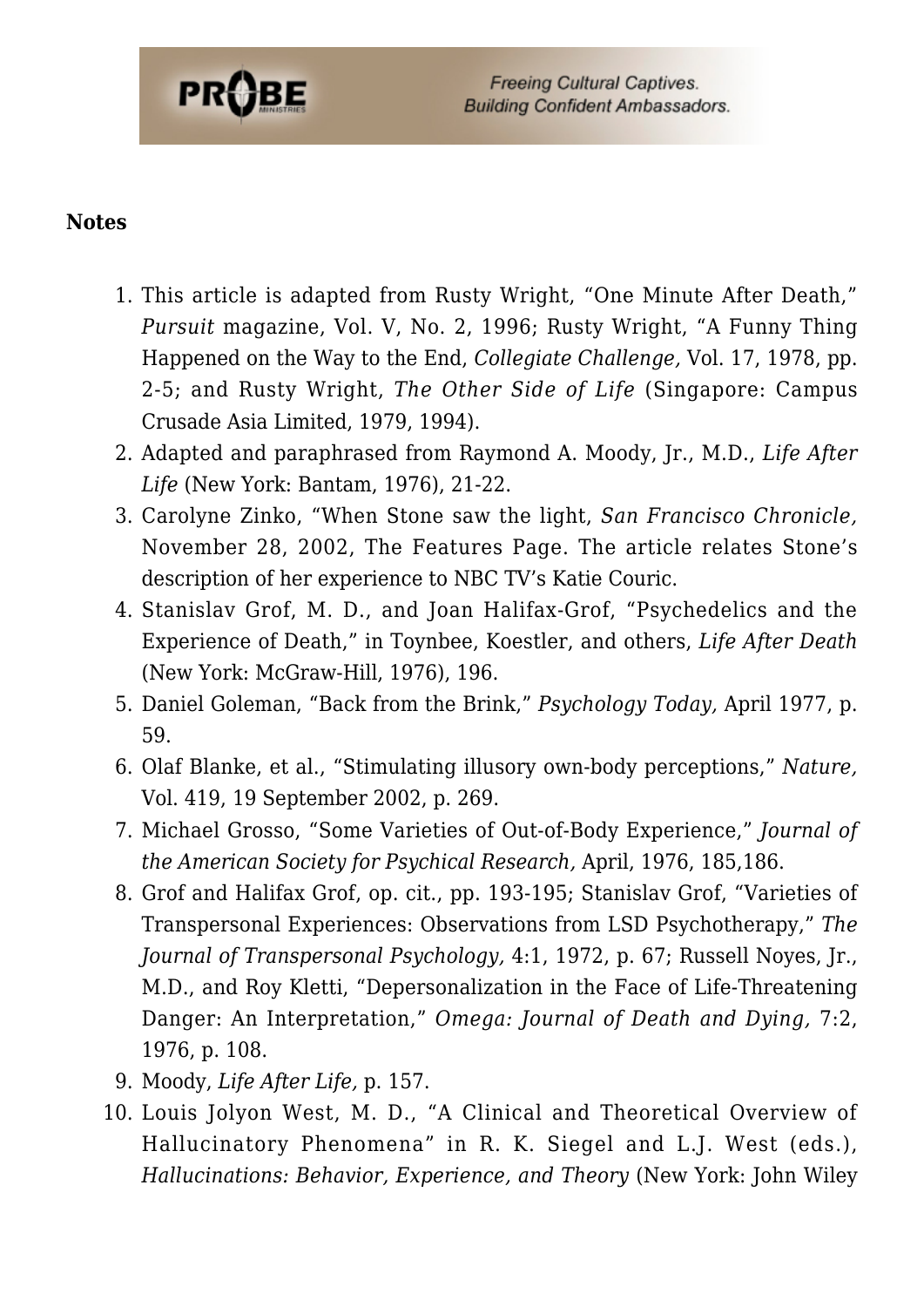

& Sons, 1975), 292.

- 11. Sigmund Freud, "Thoughts for the Times on War and Death" (1915), *Collected Papers,* Vol. 4, Basic Books, 1959; quoted in Russell Noyes, Jr., M.D., "The Experience of Dying," *Psychiatry,* May 1972, p. 178.
- <span id="page-8-1"></span><span id="page-8-0"></span>12. Dr. Charles Tart in Robert A. Monroe, *Journeys Out of the Body* (Garden City, New York: Doubleday, 1971), 6,7.
- <span id="page-8-2"></span>13. Raymond A. Moody, Jr., *Reflections on Life After Life* (New York and Covington, Georgia: Bantam/Mockingbird, 1977), 19-21.
- <span id="page-8-3"></span>14. Ibid., 36.
- <span id="page-8-4"></span>15. Ibid., 36, 37.
- <span id="page-8-5"></span>16. See, for instance, Josh McDowell, *The New Evidence That Demands A Verdict* (Nashville: Thomas Nelson Publishers), 1999.
- <span id="page-8-6"></span>17. See, for example, Jesus' resurrection predictions in Luke 9:22 and 18:31-33; their fulfillment in Luke 24.
- <span id="page-8-7"></span>18. See for example Luke 23:42-43; Matthew 8:11; 2 Samuel 12:23; Matthew 17:1-8.
- <span id="page-8-8"></span>19. John 14:2-3; Philippians 1:23; John 17:3.
- <span id="page-8-9"></span>20. 1 Corinthians 2:9 NIV. See also Revelation 21:4; Hebrews 12:2.
- <span id="page-8-10"></span>21. 1 John 5:11 NASB.
- <span id="page-8-11"></span>22. Maurice Rawlings, M.D., *Beyond Death's Door* (Nashville: Thomas Nelson, 1978), 19-20.
- <span id="page-8-12"></span>23. Revelation 20:11-15.
- <span id="page-8-13"></span>24. John 3:16.
- <span id="page-8-14"></span>25. John 5:24 NIV.
- <span id="page-8-15"></span>26. See, for example, McDowell, op. cit.
- <span id="page-8-16"></span>27. 2 Corinthians 11:14 NASB.
- <span id="page-8-17"></span>28. John 8:44 NASB.
- <span id="page-8-18"></span>29. "They Didn't Believe It," *The New York Times,* May 30, 1977, p. 16; Hal Bruno, "The Fire Next Time," *Newsweek,* June 13, 1977, pp. 24, 27.
- 30. John 11:25 NASB.